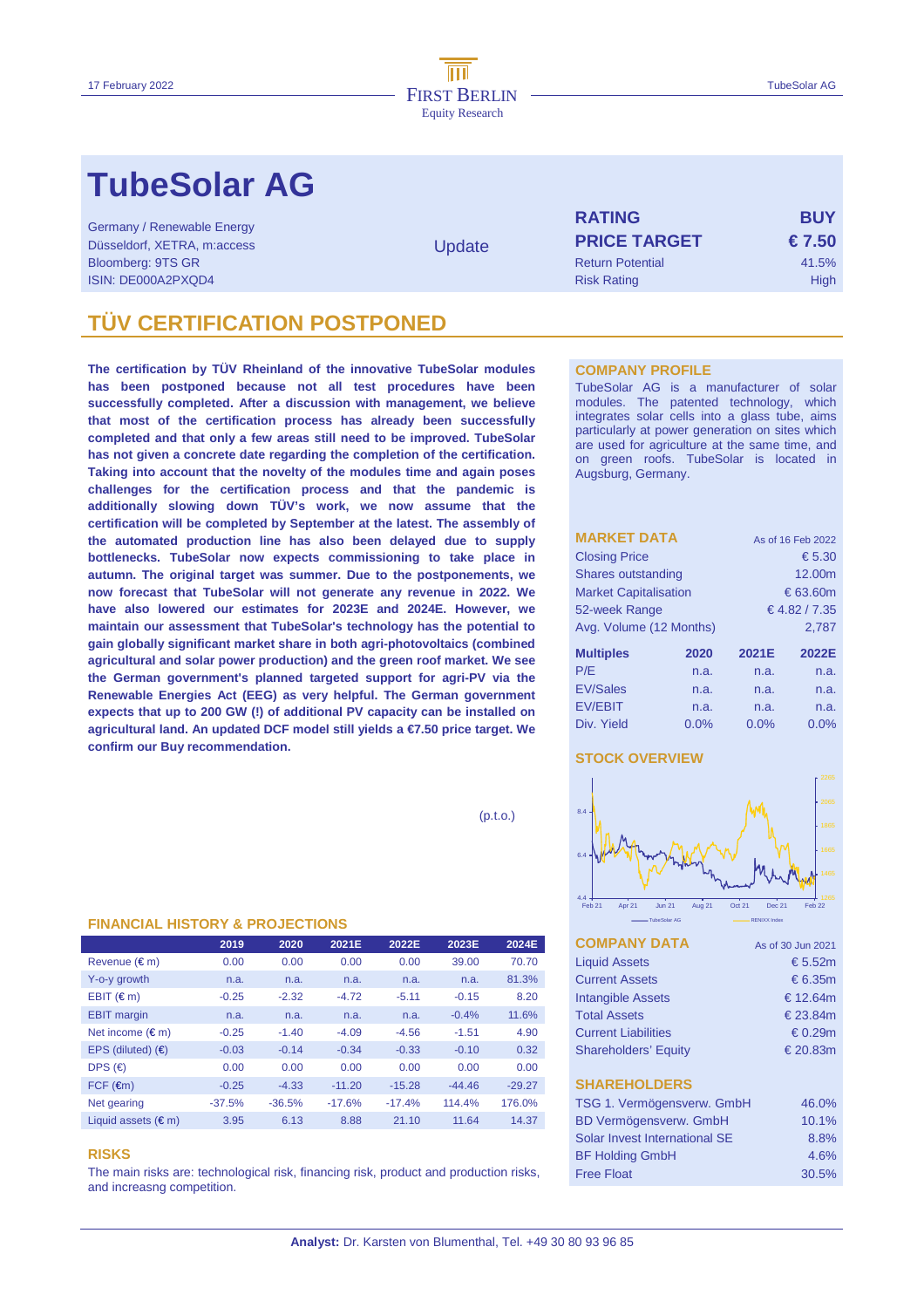**TÜV certification postponed** The TubeSolar modules have already successfully passed exhaustive performance tests as part of the certification process. TÜV Rheinland has issued TubeSolar a declaration regarding the certification progress to date. However, necessary improvements in a few areas as well as the novelty of the modules (grid-like modules made of glass tubes instead of conventional flat modules) mean that the certification process is taking longer than originally planned. The completely different design of the modules means that TÜV continuously has to adapt its test procedures which are geared to flat modules. The pandemic is also causing delays in the certification process. We now assume that certification will be successfully completed by the end of September 2022 at the latest (previously: end of 2021).

**Set-up of automated production delayed** Global supply bottlenecks mean that delivery of the machinery required for production is partially delayed. This pushes back the production start from summer to autumn of this year. We attribute the fact that the delays in the certification process have not led to any adjustments in the schedule for setting up automated production to high confidence on the part of management that the certification will be successfully completed.

**Sale of Ascent Solar shares brings additional liquid funds** In January 2021, Tubesolar took a \$2.5m stake in Ascent Solar (ASTI) in exchange for access rights to 25bn ASTI shares, roughly equivalent to a 15% stake in ASTI. Since November, TubeSolar has sold approximately 194m ASTI shares, or 0.8%, according to U.S. Securities and Exchange Commission (SEC) filings, generating proceeds of almost €1.4m, which we have included in "other operating income".

**Federal German government plans EEG subsidy for agri-PV** In its recently published key points paper, the federal German government writes that it will allow agri-PV, i.e. the joint use of land for agriculture and PV power generation, in principle on all arable land. Support from CAP funds (CAP: Common Agricultural Policy, i.e. EU agricultural support) will continue to be possible, provided that agricultural use is only affected by electricity generation up to 15%. Protected areas, grassland, arable land relevant for nature conservation and moorland soils are excluded for reasons of nature conservation and climate protection. The subsidy is to be provided under the Renewable Energy Act (EEG) and will be written into law as part of the Easter package. We expect agri-PV to be supported via the EEG from 2023 at the latest. Minister of Economics Habeck assumes an additional potential of up to 200 GW (!) for photovoltaics on agricultural land. The magnitude of this potential becomes clear when one realises that a total of ca. 60 GW of PV has been installed in Germany to date. With the conditional release of agricultural land for PV systems and the subsidy, a huge market is opening up for TubeSolar in Germany alone.

**Forecasts adjusted** The delays in the certification process and in setting up automated manufacturing have led to a reduction in our estimates for 2022 and subsequent years (see figure 1). For 2022, we now predict that TubeSolar will not generate any revenue and an operating loss of €5.1m.

|                             |                          | 2021E      |                          |          | 2022E      |                          |      | 2023E      |              |
|-----------------------------|--------------------------|------------|--------------------------|----------|------------|--------------------------|------|------------|--------------|
| All figures in $\epsilon$ m | Old                      | <b>New</b> | <b>Delta</b>             | Old      | <b>New</b> | <b>Delta</b>             | Old  | <b>New</b> | <b>Delta</b> |
| <b>Sales</b>                | 0.0                      | 0.0        | $\sim$                   | 6.4      | 0.0        | $-100.0\%$               | 46.8 | 39.0       | $-16.7%$     |
| <b>EBIT</b>                 | $-4.7$                   | $-4.7$     | $\sim$                   | 0.0      | $-5.1$     | $\overline{\phantom{0}}$ | 3.2  | $-0.2$     |              |
| margin                      | $\overline{\phantom{a}}$ |            |                          | $\sim$   | ٠          |                          | 6.8% | $-0.4%$    |              |
| Net income                  | $-4.1$                   | $-4.1$     | $\overline{\phantom{a}}$ | $-0.9$   | $-4.6$     | . .                      | 1.3  | $-1.5$     |              |
| margin                      | $\overline{\phantom{a}}$ |            |                          | $-14.1%$ | ٠          |                          | 2.8% | $-3.9%$    |              |
| EPS (diluted)               | $-0.34$                  | $-0.34$    | $\overline{\phantom{a}}$ | $-0.07$  | $-0.33$    | $\overline{\phantom{0}}$ | 0.09 | $-0.10$    |              |

### **Figure 1: Revisions to forecasts**

Source: First Berlin Equity Research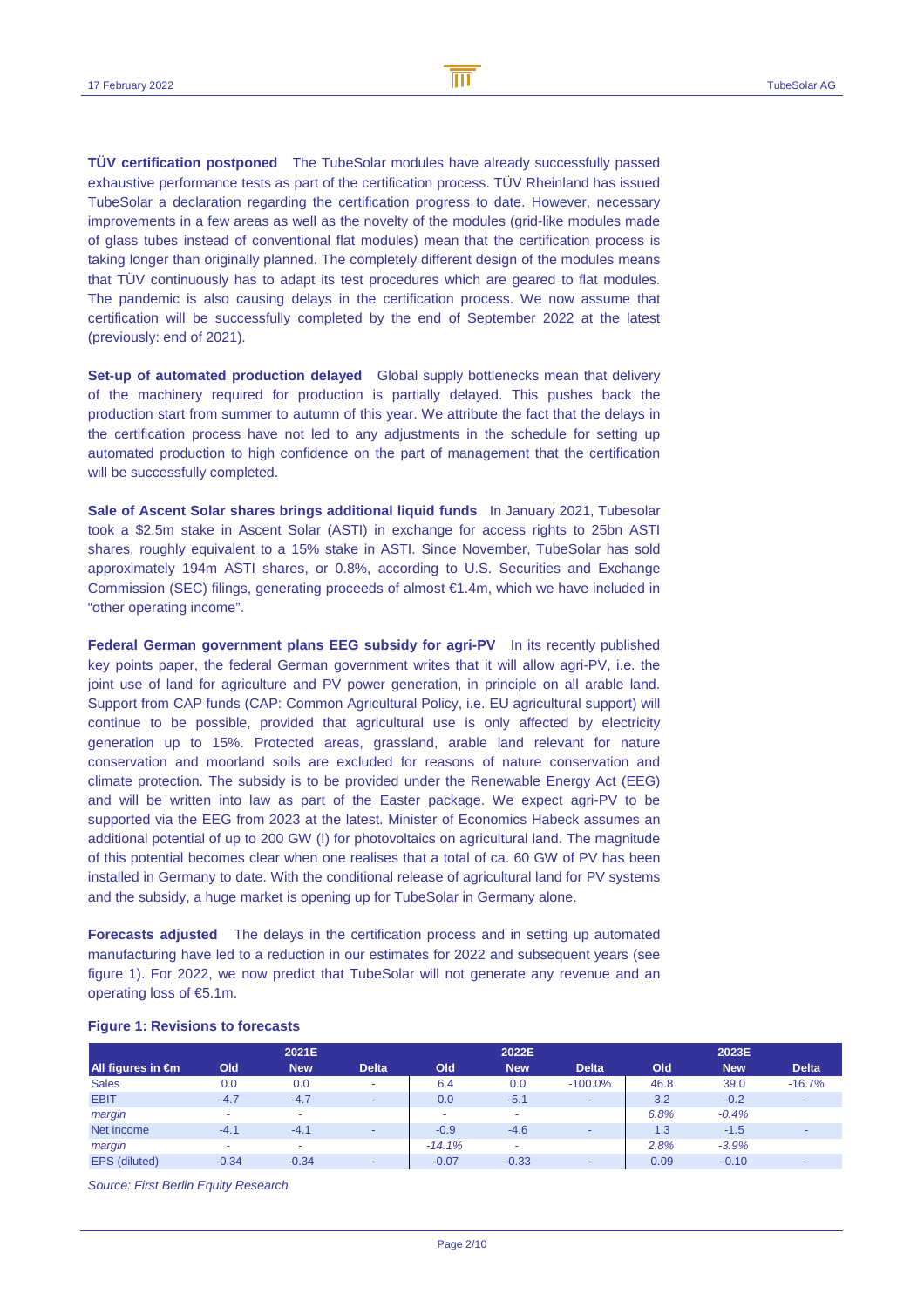**DCF model adjusted to improved future framework conditions** The measures announced by the German government to support agri-PV represent a significant improvement in the regulatory framework and will act as a market opener in our view. The lower regulatory risk leads to a reduction of our WACC estimate from 12.5% to 12.1%.

**Buy reiterated at unchanged price target** An updated DCF model, which takes into account the lowered estimates and the lower WACC, still yields a €7.50 price target, as the two opposing effects cancel each other out. We confirm our Buy recommendation.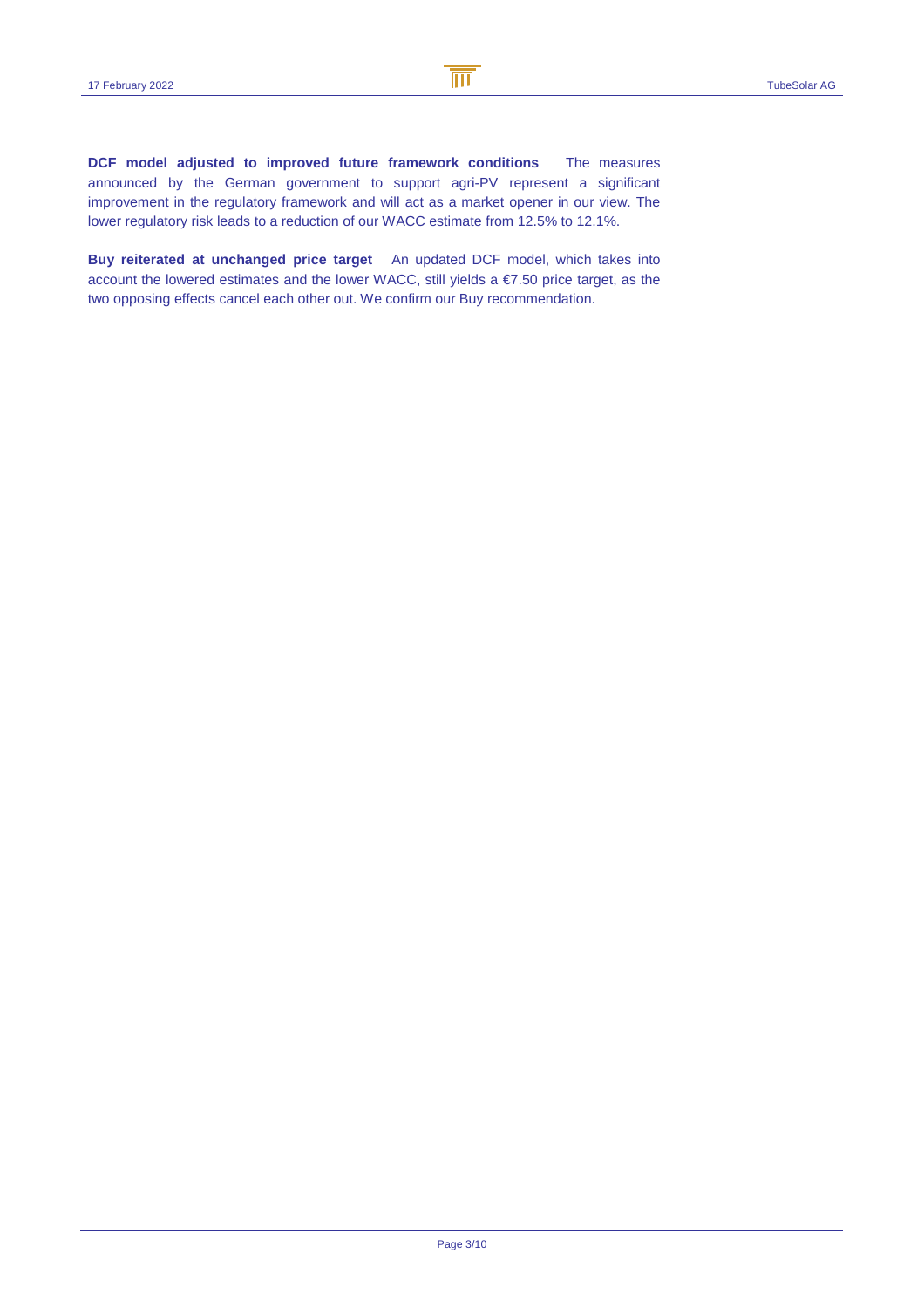# **VALUATION MODEL**

| <b>DCF</b> valuation model         |           |           |           |           |           |           |           |           |
|------------------------------------|-----------|-----------|-----------|-----------|-----------|-----------|-----------|-----------|
| <b>All figures in EUR '000</b>     | 2021E     | 2022E     | 2023E     | 2024E     | 2025E     | 2026E     | 2027E     | 2028E     |
| <b>Net sales</b>                   | 0         | 0         | 39,000    | 70.700    | 134,000   | 162.500   | 184.659   | 207.154   |
| <b>NOPLAT</b>                      | $-4.717$  | $-5.105$  | $-155$    | 8.204     | 21.725    | 22.204    | 26.048    | 29.843    |
| + depreciation & amortisation      | 1.426     | 2,685     | 4,455     | 8,976     | 13.309    | 18,513    | 17.043    | 14,830    |
| Net operating cash flow            | $-3.291$  | $-2.420$  | 4,300     | 17.180    | 35,034    | 40.716    | 43.091    | 44,673    |
| - total investments (CAPEX and WC) | $-8.529$  | $-13.398$ | $-47.400$ | $-43.153$ | $-40.893$ | $-14.833$ | $-13.558$ | $-14.464$ |
| Capital expenditures               | $-8.190$  | $-13.000$ | $-44.195$ | $-40.354$ | $-34.670$ | $-11.168$ | $-10.139$ | $-10.659$ |
| Working capital                    | $-339$    | $-398$    | $-3.205$  | $-2.799$  | $-6.223$  | $-3.665$  | $-3.419$  | $-3,805$  |
| Free cash flows (FCF)              | $-11.820$ | $-15.818$ | $-43.100$ | $-25.973$ | $-5.859$  | 25.883    | 29.533    | 30,210    |
| <b>PV of FCF's</b>                 | $-11.819$ | $-14.328$ | $-34.831$ | $-18.721$ | $-3.768$  | 14.850    | 15.117    | 13.792    |

| All figures in thousands                    |         |
|---------------------------------------------|---------|
| PV of FCFs in explicit period (2021E-2035E) | 23,286  |
| PV of FCFs in terminal period               | 64,309  |
| Enterprise value (EV)                       | 87.595  |
| + Net cash / - net debt (pro forma)         | 31.924  |
| + Investments / minority interests          | 2.083   |
| <b>Shareholder value</b>                    | 121,602 |
| Diluted number of shares (discounted)       | 16.170  |
| Fair value per share in EUR                 | 7.52    |

| Terminal growth             | 2.0%  |
|-----------------------------|-------|
| <b>Terminal EBIT margin</b> | 14.6% |
|                             |       |

|                         |                 | Terminal grow th rate |       |       |       |       |       |       |       |
|-------------------------|-----------------|-----------------------|-------|-------|-------|-------|-------|-------|-------|
| <b>WACC</b>             | 12.1%           | 8.1%                  | 0.5%  | 1.0%  | 1.5%  | 2.0%  | 2.5%  | 3.0%  | 3.5%  |
| Cost of equity          | 13.6%           | 9.1%                  | 11.99 | 12.38 | 12.81 | 13.30 | 13.86 | 14.52 | 15.30 |
| Pre-tax cost of debt    | 5.0%<br>$\circ$ | 10.1%                 | 9.84  | 10.24 | 10.53 | 10.86 | 11.23 | 11.66 | 12.15 |
| Tax rate                | C<br>30.0%      | 11.1%                 | 8.24  | 8.56  | 8.76  | 8.99  | 9.25  | 9.53  | 9.86  |
| After-tax cost of debt  | ≤<br>3.5%       | 12.1%                 | 6.95  | 7.21  | 7.36  | 7.52  | 7.70  | 7.90  | 8.12  |
| Share of equity capital | 85.0%           | 13.1%                 | 5.88  | 6.11  | 6.22  | 6.34  | 6.47  | 6.61  | 6.76  |
| Share of debt capital   | 15.0%           | 14.1%                 | 5.13  | 5.21  | 5.16  | 5.37  | 3.36  | 5.57  | 5.68  |
| Price target            | 7.50            | 15.1%                 | 4.39  | 4.45  | 4.38  | 4.57  | 4.64  | 4.72  | 4.80  |

 $*$  for layout purposes the model shows numbers only to 2028, but runs until 2035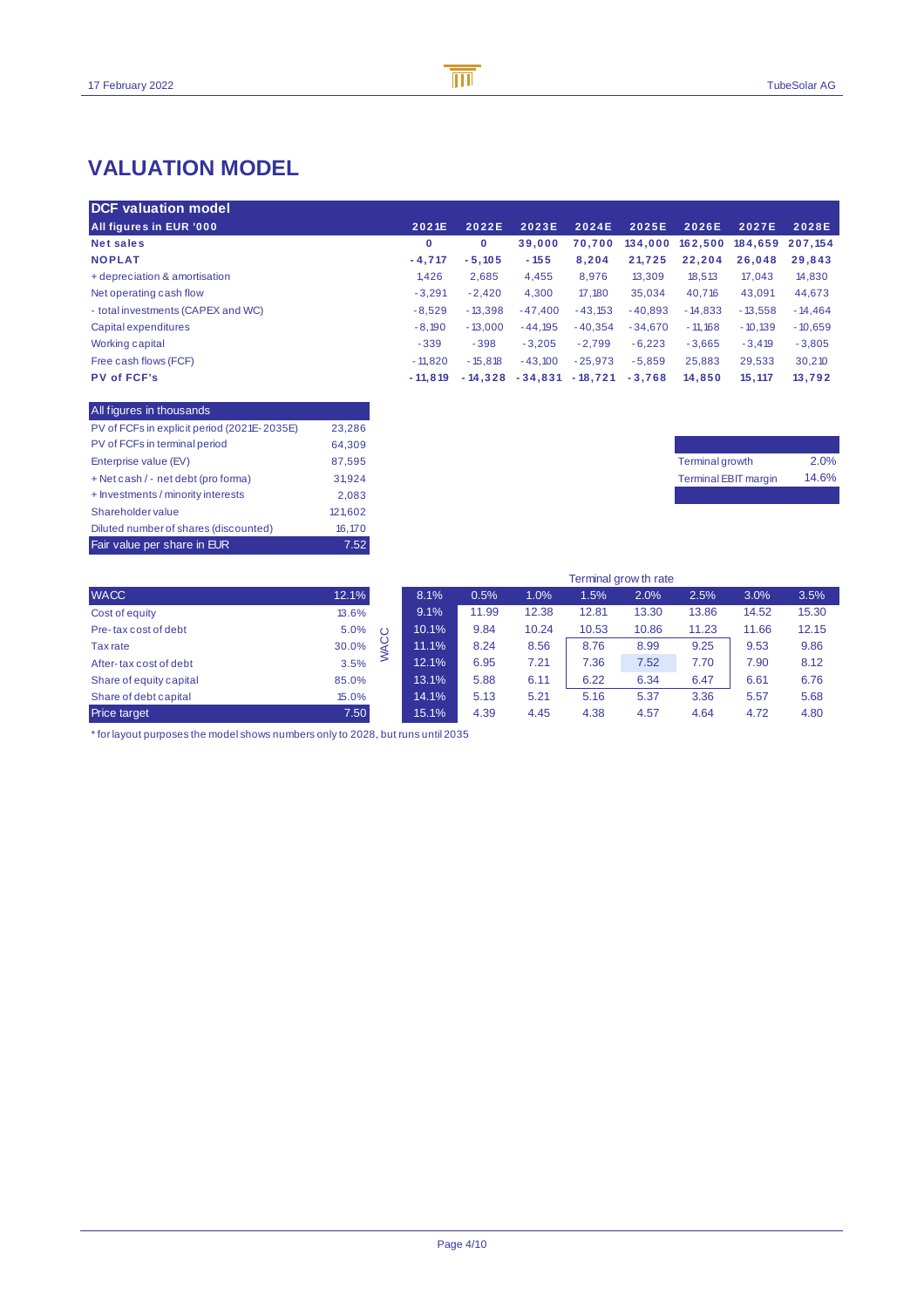# **INCOME STATEMENT**

| All figures in EUR '000          | 2019A          | 2020A          | 2021E    | 2022E       | 2023E       | 2024E       | 2025E        |
|----------------------------------|----------------|----------------|----------|-------------|-------------|-------------|--------------|
| <b>Revenues</b>                  | 0              | $\bf{0}$       | 0        | 0           | 39,000      | 70,700      | 134,000      |
| Own work                         | $\overline{0}$ | 3,481          | 3,960    | 3,960       | 0           | $\mathbf 0$ | $\Omega$     |
| Cost of goods sold               | $\mathbf 0$    | 1,626          | 4,200    | 5,400       | 23,400      | 37,471      | 73,091       |
| <b>Gross profit</b>              | 0              | $-1,626$       | $-4,200$ | $-5,400$    | 15,600      | 33,229      | 60,909       |
| <b>Personnel costs</b>           | 297            | 1,921          | 3,904    | 6,000       | 9,820       | 11,100      | 12,082       |
| Other operating income           | 177            | 538            | 3,200    | 7,900       | 3,200       | 707         | 1,340        |
| Other operating expenses         | 134            | 1,592          | 2,347    | 2,880       | 4,680       | 5,656       | 9,258        |
| <b>EBITDA</b>                    | $-254$         | $-1,120$       | $-3,291$ | $-2,420$    | 4,300       | 17,180      | 40,909       |
| Depreciation and amortisation    | $\overline{0}$ | 1,197          | 1,426    | 2,685       | 4,455       | 8,976       | 13,309       |
| <b>Operating income (EBIT)</b>   | $-254$         | $-2,317$       | $-4,717$ | $-5,105$    | $-155$      | 8,204       | 27,600       |
| Net financial result             | 0              | $-2$           | $-400$   | $-600$      | $-1,625$    | $-3,300$    | $-4,100$     |
| Non-operating expenses           | $\overline{0}$ | $\overline{0}$ | 0        | $\mathbf 0$ | $\mathbf 0$ | $\mathbf 0$ | $\mathbf{0}$ |
| <b>Pre-tax income (EBT)</b>      | $-254$         | $-2,319$       | $-5,117$ | $-5,705$    | $-1,780$    | 4,904       | 23,500       |
| Income taxes                     | $\mathbf 0$    | $-917$         | $-1,023$ | $-1,141$    | $-267$      | 0           | 5,875        |
| <b>Minority interests</b>        | $\overline{0}$ | 0              | 0        | 0           | $\mathbf 0$ | 0           | $\mathbf 0$  |
| Net income / loss                | $-254$         | $-1,402$       | $-4,094$ | $-4,564$    | $-1,513$    | 4,904       | 17,625       |
| Diluted EPS (in $\epsilon$ )     | $-0.03$        | $-0.14$        | $-0.34$  | $-0.33$     | $-0.10$     | 0.32        | 1.14         |
| <b>Ratios</b>                    |                |                |          |             |             |             |              |
| Gross margin                     | n.m.           | n.m.           | n.m.     | n.m.        | 40.0%       | 47.0%       | 45.5%        |
| <b>EBITDA</b> margin on revenues | n.m.           | n.m.           | n.m.     | n.m.        | 11.0%       | 24.3%       | 30.5%        |
| <b>EBIT margin on revenues</b>   | n.m.           | n.m.           | n.m.     | n.m.        | $-0.4%$     | 11.6%       | 20.6%        |
| Net margin on revenues           | n.m.           | n.m.           | n.m.     | n.m.        | $-3.9%$     | 6.9%        | 13.2%        |
| Tax rate                         | 0.0%           | 39.5%          | 20.0%    | 20.0%       | 15.0%       | 0.0%        | 25.0%        |
| <b>Expenses as % of revenues</b> |                |                |          |             |             |             |              |
| Personnel costs                  | n.m.           | n.m.           | n.m.     | n.m.        | 25.2%       | 15.7%       | 9.0%         |
| Depreciation and amortisation    | n.m.           | n.m.           | n.m.     | n.m.        | 11.4%       | 12.7%       | 9.9%         |
| Other operating expenses         | n.m.           | n.m.           | n.m.     | n.m.        | 12.0%       | 8.0%        | 6.9%         |
| <b>Y-Y Growth</b>                |                | n.m.           | n.m.     |             |             |             |              |
| <b>Revenues</b>                  | n.m.           | n.m.           | n.m.     | n.m.        | n.m.        | 81.3%       | 89.5%        |
| <b>Operating income</b>          | n.m.           | n.m.           | n.m.     | n.m.        | n.m.        | n.m.        | 236.4%       |
| Net income/loss                  | n.m.           | n.m.           | n.m.     | n.m.        | n.m.        | n.m.        | 259.4%       |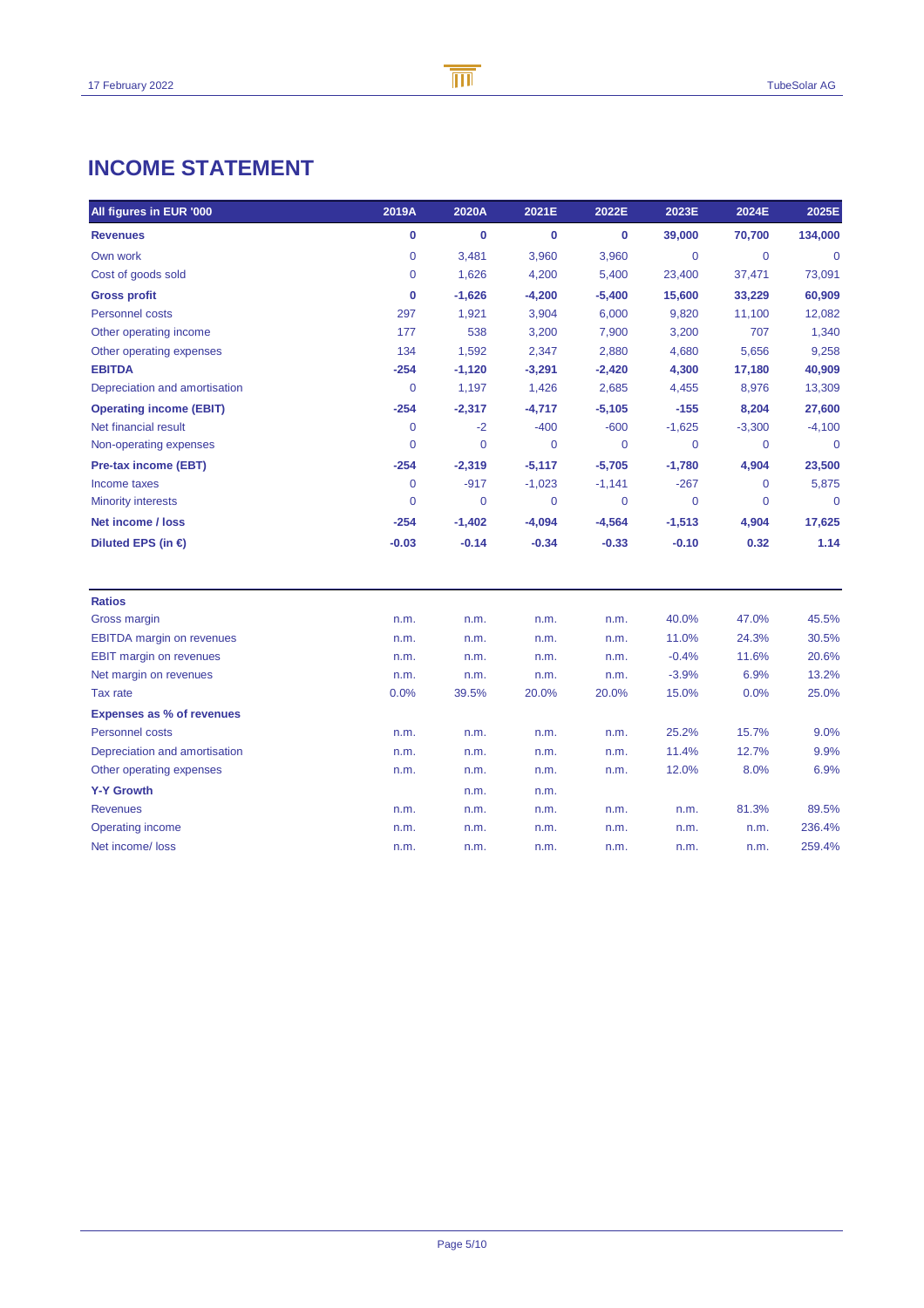# **BALANCE SHEET**

| All figures in EUR '000                   | 2019A       | 2020A          | 2021E       | 2022E     | 2023E     | 2024E       | 2025E        |
|-------------------------------------------|-------------|----------------|-------------|-----------|-----------|-------------|--------------|
| <b>Assets</b>                             |             |                |             |           |           |             |              |
| <b>Current assets, total</b>              | 4,174       | 6,509          | 9,255       | 21,920    | 17,146    | 23,829      | 23,021       |
| Cash and cash equivalents                 | 3,950       | 6,133          | 8,878       | 21,102    | 11,643    | 14,370      | 4,412        |
| Short-term investments                    | 0           | 0              | 0           | 0         | 0         | 0           | $\mathbf{0}$ |
| <b>Receivables</b>                        | 0           | 0              | 1           | 0         | 3,205     | 6,005       | 11,681       |
| Inventories                               | 0           | 1              | 1           | 444       | 1,923     | 3,080       | 6,554        |
| Other current assets                      | 224         | 375            | 375         | 375       | 375       | 375         | 375          |
| Non-current assets, total                 | 6,845       | 12,280         | 20,912      | 31,227    | 70,967    | 102,345     | 123,706      |
| Property, plant & equipment               | 0           | 1,237          | 7,365       | 19,629    | 61,077    | 94,053      | 116,296      |
| Goodwill & other intangibles              | 0           | 11,043         | 11,464      | 9,515     | 7,807     | 6,209       | 5,327        |
| <b>Other assets</b>                       | 6,845       | 0              | 2,083       | 2,083     | 2,083     | 2,083       | 2,083        |
| <b>Total assets</b>                       | 11,019      | 18,788         | 30,167      | 53,146    | 88,113    | 126,174     | 146,727      |
| <b>Shareholders' equity &amp; debt</b>    |             |                |             |           |           |             |              |
| <b>Current liabilities, total</b>         | 384         | 1,317          | 504         | 548       | 2,027     | 3,184       | 11,111       |
| Short-term debt                           | $\mathbf 0$ | 476            | $\mathbf 0$ | 0         | 0         | 0           | 5,000        |
| <b>Accounts payable</b>                   | 65          | 738            | 400         | 444       | 1,923     | 3,080       | 6,007        |
| <b>Current provisions</b>                 | 0           | 0              | $\mathbf 0$ | 0         | 0         | 0           | $\mathbf 0$  |
| Other current liabilities                 | 319         | 104            | 104         | 104       | 104       | 104         | 104          |
| Long-term liabilities, total              | 94          | 1,986          | 7,571       | 17,571    | 52,571    | 84,571      | 79,571       |
| Long-term debt                            | 0           | 0              | 5,000       | 15,000    | 50,000    | 82,000      | 77,000       |
| Deferred revenue                          | $\mathbf 0$ | 0              | 0           | 0         | 0         | 0           | $\mathbf 0$  |
| <b>Other liabilities</b>                  | 94          | 1,986          | 2,571       | 2,571     | 2,571     | 2,571       | 2,571        |
| <b>Minority interests</b>                 | 0           | 0              | 0           | 0         | 0         | 0           | 0            |
| <b>Shareholders' equity</b>               | 10,541      | 15,486         | 22,092      | 35,028    | 33,515    | 38,419      | 56,045       |
| Share capital                             | 10,000      | 11,000         | 13,000      | 16,500    | 16,500    | 16,500      | 16,500       |
| Capital reserve                           | 795         | 6,142          | 15,642      | 29,642    | 29,642    | 29,642      | 29,642       |
| Other reserves                            | 0           | 0              | $\mathbf 0$ | 0         | 0         | 0           | $\mathbf 0$  |
| <b>Treasury stock</b>                     | 0           | $\overline{0}$ | 0           | 0         | 0         | $\mathbf 0$ | $\mathbf 0$  |
| Loss carryforward / retained earnings     | -254        | $-1,656$       | $-5,750$    | $-10,314$ | $-11,827$ | $-6,922$    | 10,703       |
| <b>Total consolidated equity and debt</b> | 11,019      | 18,788         | 30,167      | 53,146    | 88,113    | 126,174     | 146,727      |
| <b>Ratios</b>                             |             |                |             |           |           |             |              |
| Current ratio (x)                         | 10.86       | 4.94           | 18.37       | 40.03     | 8.46      | 7.49        | 2.07         |
| Quick ratio (x)                           | 10.86       | 4.94           | 18.37       | 39.22     | 7.51      | 6.52        | 1.48         |
| Net debt                                  | $-3,950$    | $-5,658$       | $-3,878$    | $-6,102$  | 38,357    | 67,630      | 77,588       |
| Net gearing                               | $-37.5%$    | $-36.5%$       | $-17.6%$    | $-17.4%$  | 114.4%    | 176.0%      | 138.4%       |
| <b>Equity ratio</b>                       | 95.7%       | 82.4%          | 73.2%       | 65.9%     | 38.0%     | 30.4%       | 38.2%        |
| Book value per share (in $\epsilon$ )     | 1.05        | 1.55           | 1.84        | 2.50      | 2.16      | 2.48        | 3.62         |
| Return on equity (ROE)                    | $-2.4%$     | $-9.1%$        | $-18.5%$    | $-13.0%$  | $-4.5%$   | 12.8%       | 31.4%        |
| Days of sales outstanding (DSO)           | 0.0         | 0.0            | 0.0         | 30.0      | 30.0      | 31.0        | 31.8         |
| Days inventory outstanding                | 0.0         | 0.2            | 0.1         | 30.0      | 30.0      | 30.0        | 32.7         |
| Days in payables (DIP)                    | 0.0         | 165.6          | 34.8        | 30.0      | 30.0      | 30.0        | 30.0         |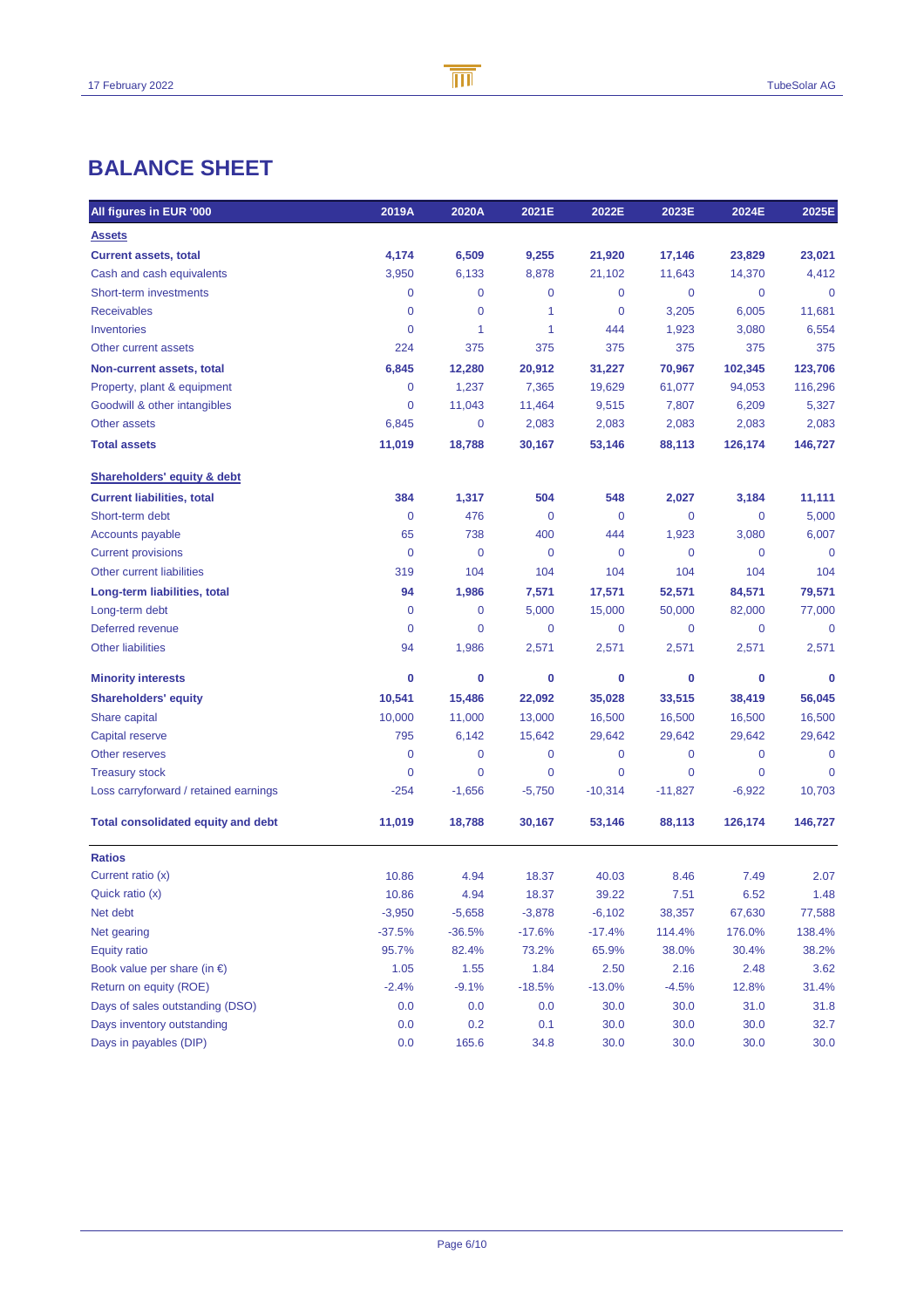# **CASH FLOW STATEMENT**

| All figures in EUR '000        | 2019A          | 2020A       | 2021E       | 2022E       | 2023E          | 2024E       | 2025E          |
|--------------------------------|----------------|-------------|-------------|-------------|----------------|-------------|----------------|
| <b>EBIT</b>                    | $-254$         | $-2,317$    | $-4,717$    | $-5,105$    | $-155$         | 8,204       | 27,600         |
| Depreciation and amortisation  | 0              | 1.197       | 1,426       | 2,685       | 4,455          | 8,976       | 13,309         |
| <b>EBITDA</b>                  | $-254$         | $-1,120$    | $-3,291$    | $-2,420$    | 4,300          | 17,180      | 40,909         |
| Changes in working capital     | 0              | 306         | $-339$      | $-398$      | $-3,205$       | $-2,799$    | $-6,223$       |
| Other adjustments              | 0              | $-1,504$    | 623         | 541         | $-1,358$       | $-3,300$    | $-9,975$       |
| <b>Operating cash flow</b>     | $-254$         | $-2,318$    | $-3,006$    | $-2,277$    | $-264$         | 11,081      | 24,711         |
| <b>Investments in PP&amp;E</b> | 0              | $-1,299$    | $-6,190$    | $-13,000$   | $-44,000$      | $-40,000$   | $-34,000$      |
| Investments in intangibles     | $\Omega$       | $-715$      | $-2,000$    | $\mathbf 0$ | $-195$         | $-354$      | $-670$         |
| Free cash flow                 | $-254$         | $-4,332$    | $-11,196$   | $-15,277$   | $-44,459$      | $-29,273$   | $-9,959$       |
| Acquisitions & disposals, net  | 0              | 40          | $-2,083$    | 0           | $\mathbf 0$    | 0           | 0              |
| Other investments              | 0              | $\mathbf 0$ | 0           | $\mathbf 0$ | $\overline{0}$ | 0           | $\mathbf 0$    |
| <b>Investment cash flow</b>    | 0              | $-1,974$    | $-10,273$   | $-13,000$   | $-44,195$      | $-40,354$   | $-34,670$      |
| Debt financing, net            | 0              | 476         | 4,525       | 10,000      | 35,000         | 32,000      | $\mathbf 0$    |
| Equity financing, net          | 0              | 6,000       | 11,500      | 17,500      | $\mathbf 0$    | $\mathbf 0$ | $\mathbf 0$    |
| Dividends paid                 | 0              | $\mathbf 0$ | $\mathbf 0$ | $\Omega$    | $\mathbf 0$    | $\Omega$    | $\mathbf 0$    |
| Other financing                | 0              | $\mathbf 0$ | 0           | 0           | $\overline{0}$ | $\Omega$    | $\mathbf 0$    |
| <b>Financing cash flow</b>     | 0              | 6,476       | 16,025      | 27,500      | 35,000         | 32,000      | 0              |
| FOREX & other effects          | 0              | $\mathbf 0$ | 0           | $\mathbf 0$ | $\overline{0}$ | $\mathbf 0$ | $\overline{0}$ |
| <b>Net cash flows</b>          | $-254$         | 2,184       | 2,745       | 12,223      | $-9,459$       | 2,727       | $-9,959$       |
| Cash, start of the year        | $\overline{0}$ | 3,950       | 6,133       | 8,878       | 21,102         | 11,643      | 14,370         |
| Cash, end of the year          | $-254$         | 6,134       | 8,878       | 21,102      | 11,643         | 14,370      | 4,412          |
| EBITDA/share (in $\epsilon$ )  | $-0.03$        | $-0.11$     | $-0.27$     | $-0.17$     | 0.28           | 1.11        | 2.64           |
| <b>Y-Y Growth</b>              |                |             |             |             |                |             |                |
| Operating cash flow            | n.m.           | n.m.        | n.m.        | n.m.        | n.m.           | n.m.        | 123.0%         |
| Free cash flow                 | n.m.           | n.m.        | n.m.        | n.m.        | n.m.           | n.m.        | n.m.           |
| <b>EBITDA/share</b>            | n.m.           | n.m.        | n.m.        | n.m.        | n.m.           | 299.5%      | 138.1%         |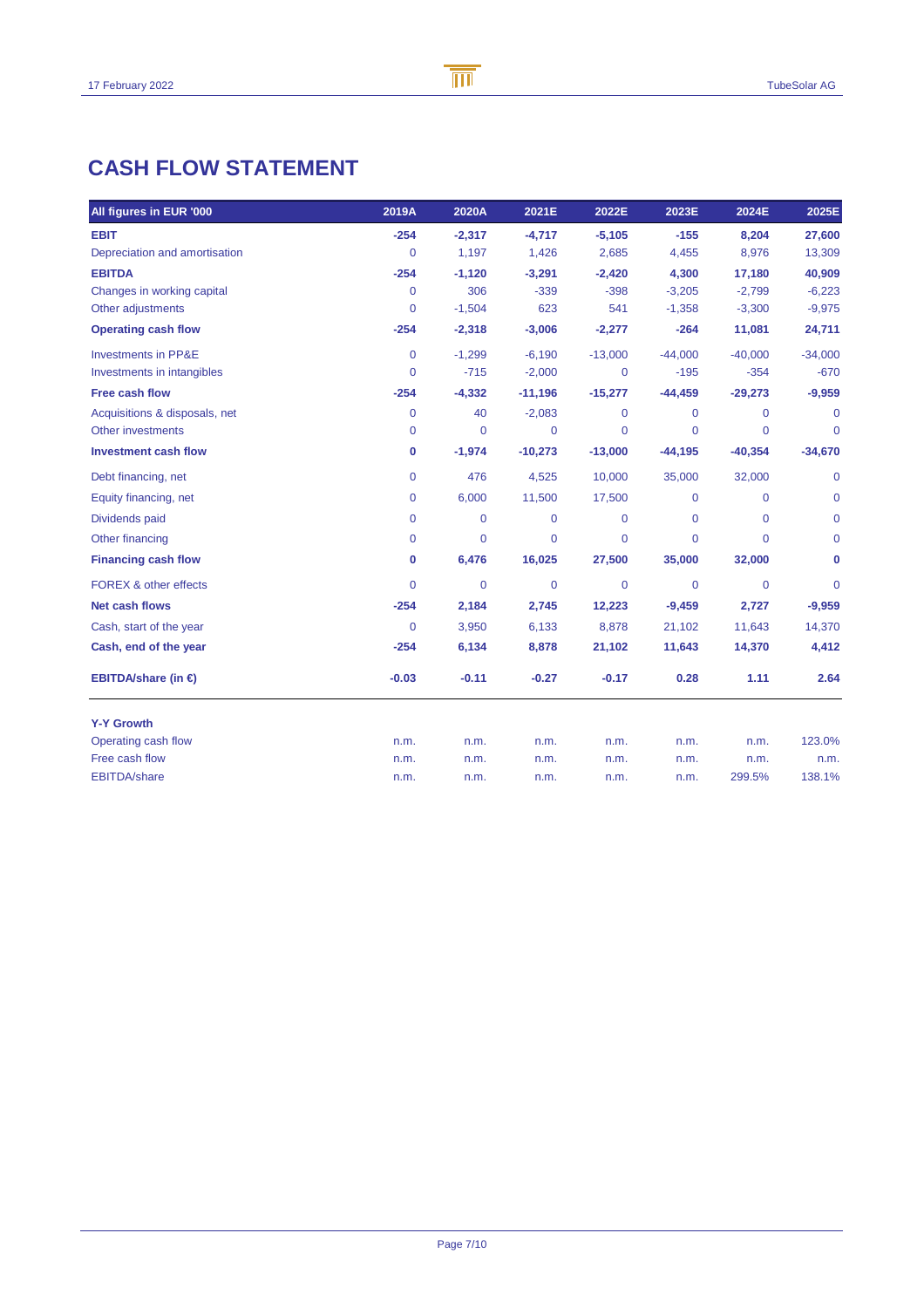### **Imprint / Disclaimer**

#### **First Berlin Equity Research**

First Berlin Equity Research GmbH ist ein von der BaFin betreffend die Einhaltung der Pflichten des §85 Abs. 1 S. 1 WpHG, des Art. 20 Abs. 1 Marktmissbrauchsverordnung (MAR) und der Markets Financial Instruments Directive (MiFID) II, Markets in Financial Instruments Directive (MiFID) II Durchführungsverordnung und der Markets in Financial Instruments Regulations (MiFIR) beaufsichtigtes Unternehmen.

First Berlin Equity Research GmbH is one of the companies monitored by BaFin with regard to its compliance with the requirements of Section 85 (1) sentence 1 of the German Securities Trading Act [WpHG], art. 20 (1) Market Abuse Regulation (MAR) and Markets in Financial Instruments Directive (MiFID) II, Markets in Financial Instruments Directive (MiFID) II Commission Delegated Regulation and Markets in Financial Instruments Regulations (MiFIR).

Anschrift: First Berlin Equity Research GmbH Mohrenstr. 34 10117 Berlin **Germany** 

Vertreten durch den Geschäftsführer: Martin Bailey

Telefon: +49 (0) 30-80 93 9 680

Fax: +49 (0) 30-80 93 9 687 E-Mail: info@firstberlin.com

Amtsgericht Berlin Charlottenburg HR B 103329 B UST-Id.: 251601797 Ggf. Inhaltlich Verantwortlicher gem. § 6 MDStV First Berlin Equity Research GmbH

#### **Authored by: Dr. Karsten von Blumenthal, Analyst All publications of the last 12 months were authored by Dr. Karsten von Blumenthal.**

#### **Company responsible for preparation: First Berlin Equity Research GmbH, Mohrenstraße 34, 10117 Berlin**

The production of this recommendation was completed on 17 February 2022 at 11:32

#### **Person responsible for forwarding or distributing this financial analysis: Martin Bailey**

**Copyright© 2022 First Berlin Equity Research GmbH** No part of this financial analysis may be copied, photocopied, duplicated or distributed in any form or media whatsoever without prior written permission from First Berlin Equity Research GmbH. First Berlin Equity Research GmbH shall be identified as the source in the case of quotations. Further information is available on request.

#### **INFORMATION PURSUANT TO SECTION 85 (1) SENTENCE 1 OF THE GERMAN SECURITIES TRADING ACT [WPHG], TO ART. 20 (1) OF REGULATION (EU) NO 596/2014 OF THE EUROPEAN PARLIAMENT AND OF THE COUNCIL OF APRIL 16, 2014, ON MARKET ABUSE (MARKET ABUSE REGULATION) AND TO ART. 37 OF COMMISSION DELEGATED REGULATION (EU) NO 2017/565 (MIFID) II.**

First Berlin Equity Research GmbH (hereinafter referred to as: "First Berlin") prepares financial analyses while taking the relevant regulatory provisions, in particular section 85 (1) sentence 1 of the German Securities Trading Act [WpHG], art. 20 (1) of Regulation (EU) No 596/2014 of the European Parliament and of the Council of April 16, 2014, on market abuse (market abuse regulation) and art. 37 of Commission Delegated Regulation (EU) no. 2017/565 (MiFID II) into consideration. In the following First Berlin provides investors with information about the statutory provisions that are to be observed in the preparation of financial analyses.

#### **CONFLICTS OF INTEREST**

In accordance with art. 37 (1) of Commission Delegated Regulation (EU) no. 2017/565 (MiFID) II and art. 20 (1) of Regulation (EU) No 596/2014 of the European Parliament and of the Council of April 16, 2014, on market abuse (market abuse regulation) investment firms which produce, or arrange for the production of, investment research that is intended or likely to be<br>subsequently disseminated to clients of the firm or to the public, under their own responsibility or th shall ensure the implementation of all the measures set forth in accordance with Article 34 (2) lit. (b) of Regulation (EU) 2017/565 in relation to the financial analysts involved in the production of the investment research and other relevant persons whose responsibilities or business interests may conflict with the interests of the persons to whom the investment research is disseminated. In accordance with art. 34 (3) of Regulation (EU) 2017/565 the procedures and measures referred to in paragraph 2 lit. (b) of such article shall be designed to ensure that relevant persons engaged in different business activities involving a conflict of interests carry on those activities at a level of independence appropriate to the size and activities of the investment firm and of the group to which it belongs, and to the risk of damage to the interests of clients.

In addition, First Berlin shall pursuant to Article 5 of the Commission Delegated Regulation (EU) 2016/958 disclose in their recommendations all relationships and circumstances that may reasonably be expected to impair the objectivity of the financial<br>analyses, including interests or conflicts of interest, on their part or on the part of any nat under a contract, including a contract of employment, or otherwise, who was involved in producing financial analyses, concerning any financial instrument or the issuer to which the recommendation directly or indirectly relates.

With regard to the financial analyses of TubeSolar AG the following relationships and circumstances exist which may reasonably be expected to impair the objectivity of the financial analyses: The author, First Berlin, or a company associated with First Berlin reached an agreement with the TubeSolar AG for preparation of a financial analysis for which remuneration is owed.

Furthermore, First Berlin offers a range of services that go beyond the preparation of financial analyses. Although First Berlin strives to avoid conflicts of interest wherever possible, First Berlin may maintain the following relations with the analysed company, which in particular may constitute a potential conflict of interest:

- The author, First Berlin, or a company associated with First Berlin owns a net long or short position exceeding the threshold of 0,5 % of the total issued share capital of the analysed company;
- The author, First Berlin, or a company associated with First Berlin holds an interest of more than five percent in the share capital of the analysed company;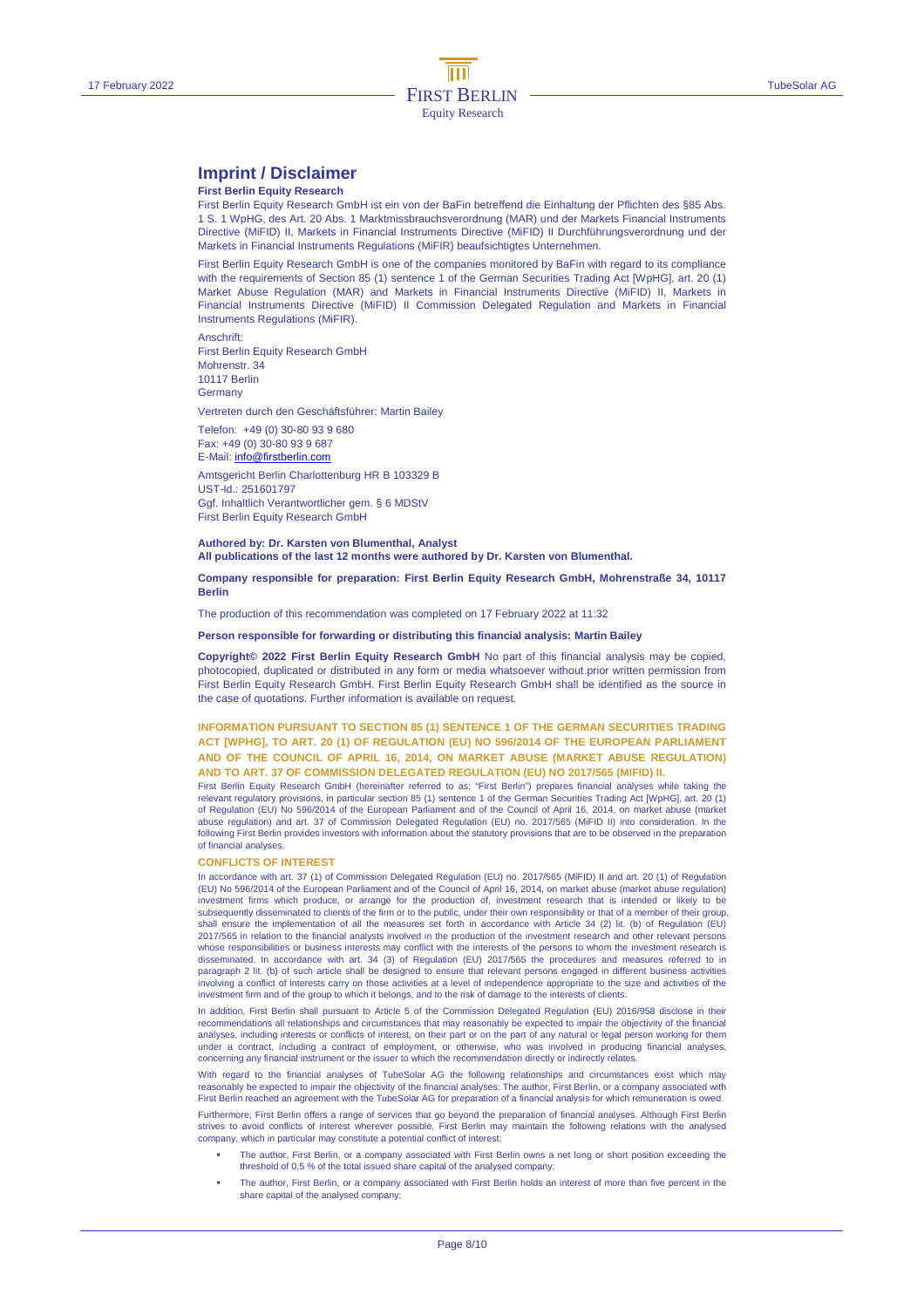- The author, First Berlin, or a company associated with First Berlin provided investment banking or consulting services for the analysed company within the past twelve months for which remuneration was or was to be paid;
- The author, First Berlin, or a company associated with First Berlin reached an agreement with the analysed company for preparation of a financial analysis for which remuneration is owed;
- The author, First Berlin, or a company associated with First Berlin has other significant financial interests in the analysed company;

With regard to the financial analyses of TubeSolar AG the following of the aforementioned potential conflicts of interests or the potential conflicts of interest mentioned in Article 6 paragraph 1 of the Commission Delegated Regulation (EU) 2016/958 exist: The author, First Berlin, or a company associated with First Berlin reached an agreement with the TubeSolar AG for preparation of a financial analysis for which remuneration is owed.

In order to avoid and, if necessary, manage possible conflicts of interest both the author of the financial analysis and First Berlin shall be obliged to neither hold nor in any way trade the securities of the company analyzed. The remuneration of the author of<br>the financial analysis stands in no direct or indirect connection with the recommendations or financial analysis. Furthermore, the remuneration of the author of the financial analysis is neither coupled directly to financial transactions nor to stock exchange trading volume or asset management fees.

#### **INFORMATION PURSUANT TO SECTION 64 OF THE GERMAN SECURITIES TRADING ACT [WPHG],**

**DIRECTIVE 2014/65/EU OF THE EUROPEAN PARLIAMENT AND OF THE COUNCIL OF 15 MAY 2014 ON MARKETS IN FINANCIAL INSTRUMENTS AND AMENDING DIRECTIVE 2002/92/EC AND DIRECTIVE 2011/61/EU, ACCOMPANIED BY THE MARKETS IN FINANCIAL INSTRUMENTS REGULATION (MIFIR, REG. EU NO. 600/2014).** 

First Berlin notes that is has concluded a contract with the issuer to prepare financial analyses and is paid for that by the issuer. First Berlin makes the financial analysis simultaneously available for all interested security financial services companies. First Berlin thus believes that it fulfils the requirements of section 64 WpHG for minor non-monetary benefits.

#### **PRICE TARGET DATES**

Unless otherwise indicated, current prices refer to the closing prices of the previous trading day.

#### **AGREEMENT WITH THE ANALYSED COMPANY AND MAINTENANCE OF OBJECTIVITY**

The present financial analysis is based on the author's own knowledge and research. The author prepared this study without any direct or indirect influence exerted on the part of the analysed company. Parts of the financial analysis were possibly provided to the analysed company prior to publication in order to avoid inaccuracies in the representation of facts. However, no substantial changes were made at the request of the analysed company following any such provision.

#### **ASSET VALUATION SYSTEM**

First Berlin's system for asset valuation is divided into an asset recommendation and a risk assessment.

#### **ASSET RECOMMENDATION**

The recommendations determined in accordance with the share price trend anticipated by First Berlin in the respectively indicated investment period are as follows:

| Category<br>Current market capitalisation (in $\epsilon$ ) |                                        |                 | $\mathcal{D}$<br>> 2 billion |  |
|------------------------------------------------------------|----------------------------------------|-----------------|------------------------------|--|
|                                                            |                                        | $0 - 2$ billion |                              |  |
| Strong Buy <sup>1</sup>                                    | An expected favourable price trend of: | > 50%           | $> 30\%$                     |  |
| Buy                                                        | An expected favourable price trend of: | > 25%           | >15%                         |  |
| <b>hbA</b>                                                 | An expected favourable price trend of: | 0% to 25%       | 0% to 15%                    |  |
| Reduce                                                     | An expected negative price trend of:   | 0% to -15%      | 0% to $-10%$                 |  |
| Sell                                                       | An expected negative price trend of:   | $< -15%$        | $< -10%$                     |  |

<sup>1</sup> The expected price trend is in combination with sizable confidence in the quality and forecast security of managen

Our recommendation system places each company into one of two market capitalisation categories. Category 1 companies have a market capitalisation of €0 – €2 billion, and Category 2 companies have a market capitalisation of > €2 billion. The expected return thresholds underlying our recommendation system are lower for Category 2 companies than for Category 1 companies. This reflects the generally lower level of risk associated with higher market capitalisation companies.

#### **RISK ASSESSMENT**

The First Berlin categories for risk assessment are low, average, high and speculative. They are determined by ten factors: Corporate governance, quality of earnings, management strength, balance sheet and financial risk, competitive position, standard of financial disclosure, regulatory and political uncertainty, strength of brandname, market capitalisation and free float. These risk factors are incorporated into the First Berlin valuation models and are thus included in the target prices. First Berlin customers may request the models.

#### **RECOMMENDATION & PRICE TARGET HISTORY**

| <b>Report</b><br>$No.$ : | Date of<br>publication | <b>Previous day closing</b><br>price | <b>Recommendation</b> | Price<br>target |
|--------------------------|------------------------|--------------------------------------|-----------------------|-----------------|
| Initial<br>Report        | 29 October 2020        | €6.60                                | Buy                   | € $9.40$        |
| 21                       |                        | v                                    | s                     | ÷               |
| $\overline{2}$           | 4 December 2020        | €7.15                                | Buy                   | €9.40           |
| 3                        | 8 January 2021         | €6.95                                | Buy                   | €9.40           |
| 4                        | 1 April 2021           | €6.65                                | Buy                   | €9.40           |
| 5                        | 12 July 2021           | €5.95                                | Buy                   | €7.70           |
| 6                        | 30 September 2021      | €4.96                                | Buy                   | €7.50           |
| 7                        | Today                  | €5.30                                | Buy                   | €7.50           |

#### **INVESTMENT HORIZON**

Unless otherwise stated in the financial analysis, the ratings refer to an investment period of twelve months.

#### **UPDATES**

At the time of publication of this financial analysis it is not certain whether, when and on what occasion an update will be provided. In general First Berlin strives to review the financial analysis for its topicality and, if required, to update it in a very timely manner in connection with the reporting obligations of the analysed company or on the occasion of ad hoc notifications.